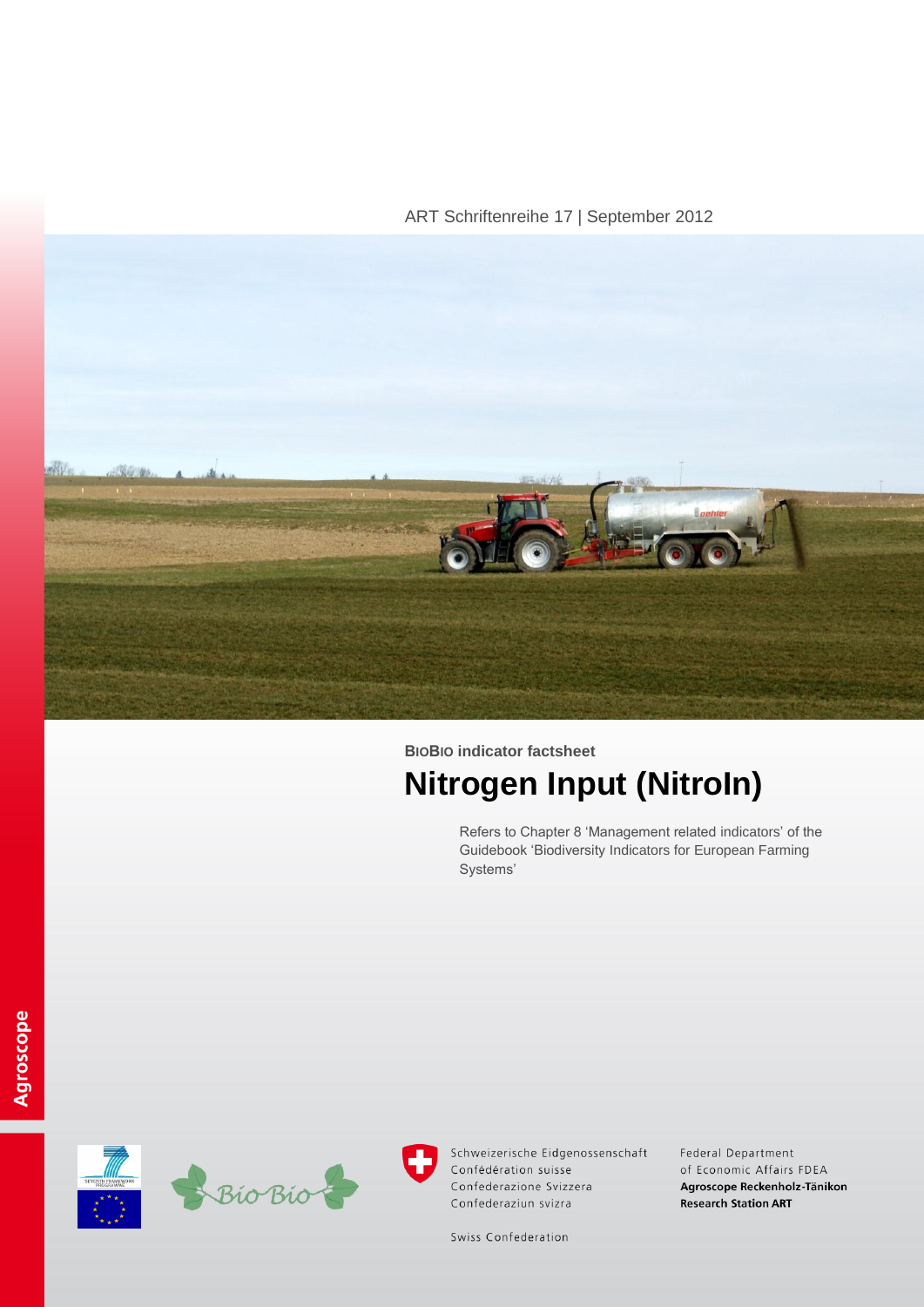# **Nitrogen Input (NitroIn)**

#### **Description**

The **unit** of measurement is average input of nitrogen at the farm-level (kg N per ha UAA)

**Subindicators** are Organic nitrogen fertilizer input measured as kg N per ha UAA and Nitrogen Balance measured as Nsaldo per ha UAA.

Nitrogen input is a **pressure indicator** that has proven useful for the assessment of land-use intensity in a series of studies in Europe and beyond. It largely determines the production intensity, e.g. the number of possible cuts for grasslands or the plant density in arable crops like cereals<sup>1</sup>. It affects the growth conditions for grassland species and arable weeds and, thus, the vegetation composition and density of flowering plants on managed farm fields. This trait, in turn, affects the occurrence of pollinators and other insects.

When recording 'Nitrogen Input', several fractions must be taken into account:

- organic nitrogen from housed or grazing livestock,
- organic nitrogen from plant compost or commercial organic fertilisers
- symbiotic nitrogen from biological fixation (leguminous crops)
- mineral nitrogen from synthetic fertilisers

#### **Surveyor skills**

Data collection can be implemented by technical staff (farm interviews, retrieval from databases). For data validation, skills in the interpretation of farm balances and background knowledge in agriculture are necessary to examine the plausibility of both the input and output variables.

### **Data collection method**

In farm-level surveys, farmers must be interviewed using a structured questionnaire. Regional surveys can retrieve available data from official farm accounting databases**.**

## **Calculation method**

BioBio used the tool [DIALECTE](http://dialecte.solagro.org/) for the agri-environmental assessment of farms to calculate the average nitrogen input on farm level. DIALECTE applies a soil surface balance looking at the nutrient flows in the parcels.

Input variables:

l

- Quantities of mineral nitrogen applied per crop (kg N/ha) (Nmin)
- Number and type of livestock to calculate the total organic nitrogen production (Norg)
- Import and export of organic fertilisers (Norg)
- $N<sub>2</sub>$  fixation by legumes (crops, grassland) (Nfix)
- Yields of crops and grassland to calculate the exports of nitrogen of the parcels. Leguminous cover crops are taken into account.
- Total Utilized Agricultural Area (UAA)



*Farmyard manure (top) and leguminous crops (bottom) are important sources of nitrogen in organic farms. Photos: M. Heinzinger, BOKU*

Some of the variables cannot be assessed directly from interview data. For  $N_2$  fixation and organic nitrogen approximations are made, as described below.

 $N_2$  fixation is estimated as the equivalent of the nitrogen content of the harvest (grain or forage). The input data used are the yield of leguminous crops and the average nitrogen content of the plant material. For example, 1 ton of peas will fix 32.5 kg N and 1 ton of alfalfa 39 kg N. The nitrogen available in the soil is not assessed and there is, therefore, potential for under- or overestimation of the actual nitrogen input using this method.

Organic nitrogen production by farm livestock (manure) is calculated from standard reference values differentiated by livestock type. Example: The production of organic nitrogen for a milk cow producing 6000 kg of milk is 97 kg N/LU/year.

<sup>1</sup> Kleijn D. et al., 2009. On the relationship between farmland biodiversity and land-use intensity in Europe. *Proc. R. Soc. B* 276, 903–909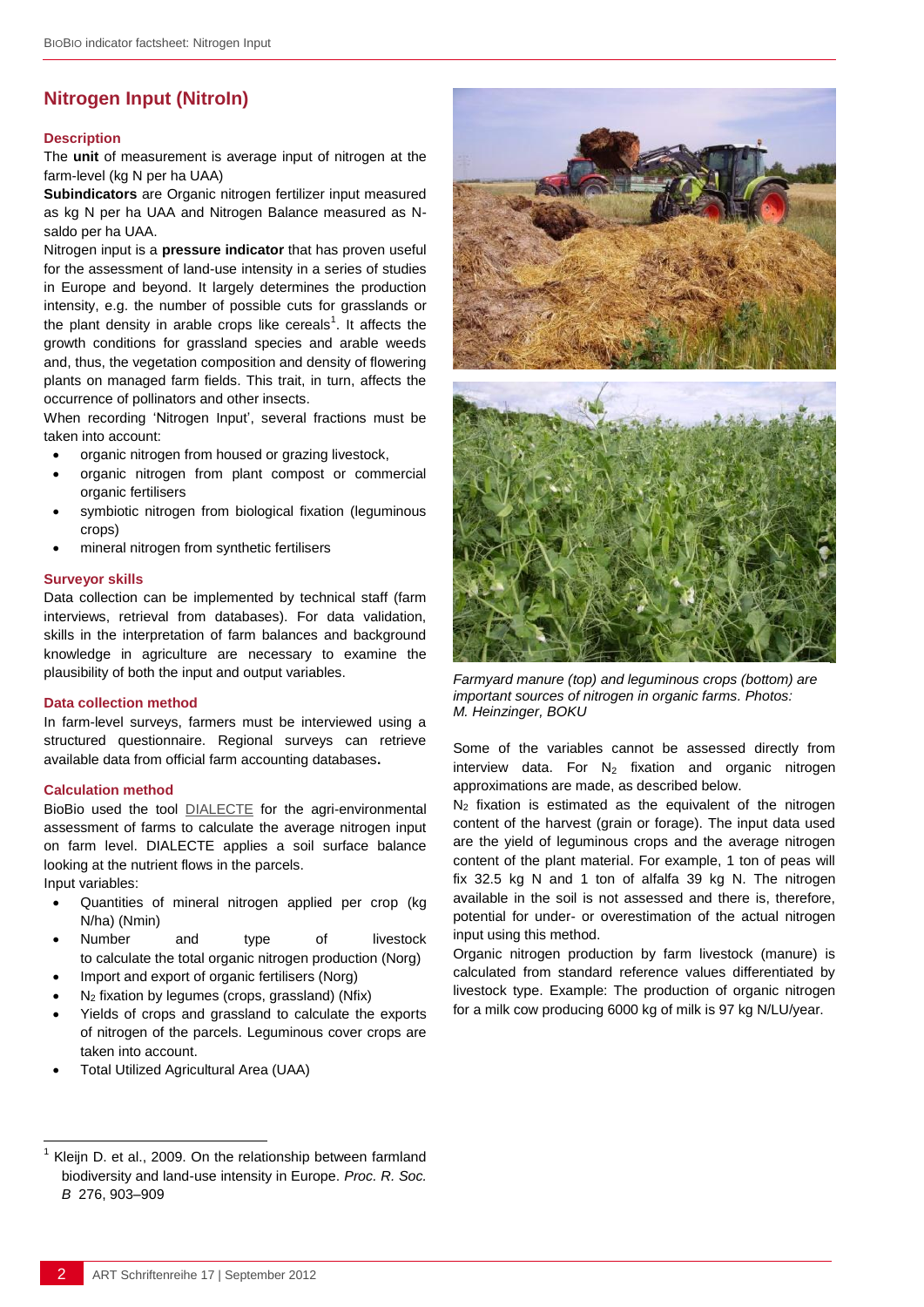| Production of organic nitrogen per livestock type.<br>Exemplary data as applied by the DIALECTE model. |                        |                                                                 |  |  |
|--------------------------------------------------------------------------------------------------------|------------------------|-----------------------------------------------------------------|--|--|
| Type of animal                                                                                         | Livestock unit<br>(LU) | kg Norg produced<br>per animal<br>(excluding<br>volatilisation) |  |  |
| Milk cow $-5000$ kg<br>of milk                                                                         | 0.9                    | 93                                                              |  |  |
| Milk cow - 6000 kg<br>of milk                                                                          | 1                      | 97                                                              |  |  |
| Suckler cow                                                                                            | 0.8                    | 77                                                              |  |  |
| Heifer 1-2 years                                                                                       | 0.6                    | 54                                                              |  |  |
| Meat sheep                                                                                             | 0.15                   | 11                                                              |  |  |

### **Nitrogen Input (NitroIn)**

NitroIn = Nmin + Norg + Nfix

The N deposition is not taken into account.

# **Organic Nitrogen Fertilizer Input (Norg)**

Norg = Norg from farm livestock + imported Norg – exported Norg

### **Nitrogen Balance (Nbal)**

N balance  $= N$  input – N export by the crops – N exports by the forage (harvested or grazed).

A nitrogen balance has been calculated for all farms in the tool DIALECTE. Despite the fact that it is of less relevance for the interpretation of biodiversity data, DIALECTE proved to be very useful for controlling the plausibility of input variables. Balances with a striking bias to either the negative or positive side were re-examined with regard to input data. A main difficulty concerns the estimation of grass production which can be harvested or grazed. To estimate the grass production, DIALECTE calculates a fodder balance taking into account the total livestock units, the need of fodder per livestock unit and the grassland production to verify that the grassland can feed all the animals.

### **Results from BioBio case studies**

The boxplots for nitrogen input show the highest average nitrogen input in German mixed farms, Dutch horticulture farms and Swiss grassland systems, suggesting a high farming intensity on these farms. The lowest median was measured in Italian vineyards.

A large range in indicator values for 'Organic Nitrogen' was observed for the farms in the Netherlands and this is reflected by a highly variable 'Nitrogen Input' and 'Nitrogen Balance' (graph). This suggests that there are large differences in fertilisation intensity among the farms in this case study.

### **Synergies with other indicators**

In interviews, data collection for a nitrogen soil surface balance can be combined with the recording of other management practices required for 'Pesticide Use' and 'Field Operations'. It is also possible to calculate the data for 'Area with Use of Mineral N Fertiliser' from the Nitrogen input data. Reducing the input variables to 'Mineral N fertiliser' only, is sufficient. Therefore, no full soil surface balance is required



# **Range of total nitrogen input (top) and organic nitrogen input (bottom) in BioBio case study farms (kg N per ha UAA)**

*Legend: the colour of the bars signify the type of land management. Yellow: arable including horticulture; green: grassland; blue: mixed arable and grassland; pink: tree-based systems.*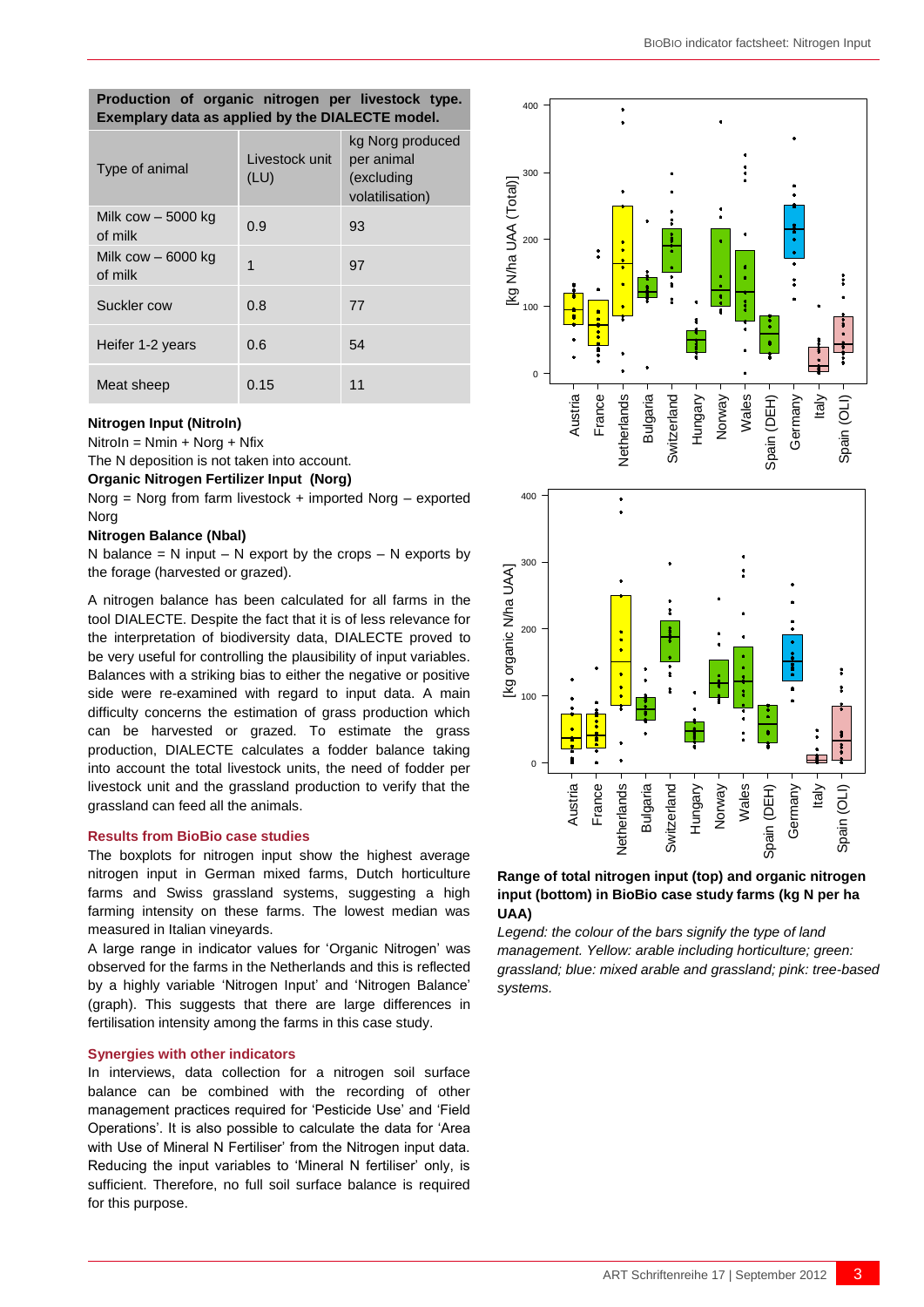# **Estimated effort and costs (labour effort required, analysis)**

An average of 8 hours per farm must be calculated for the collection of the BioBio farm management indicators. This includes the farm interview, data processing and data check. However, there is considerable variation in time effort depending on the complexity of farms and the implementation (telephone interviews or farm visits).

As the indicator "Average Stocking Rate" uses the same input data for the estimation of livestock on the farm, it can be derived in a separate calculation.

#### **Correlation with other indicators**

Correlations were negative with 'Vascular Plants' in the Austrian (arable farming), German (mixed farming), and Swiss (grassland) case studies. For the other case studies, no significant correlations were observed. Negative correlations were also established between this indicator and 'Wild Bees and Bumblebees' in France (arable farming), Germany and the olive farming systems in Spain and with 'Spiders' in the Swiss case study. The indicator 'N-input' was positively correlated with 'Earthworms' in grazing systems of Wales and Hungary.

Habitat indicators had no consistent relationship with 'Nitrogen Input' among the case studies. In Bulgarian grassland, higher N-inputs are positively correlated with an increase in indicators for 'Habitat Diversity', 'Tree Habitats' and 'Percentage of Semi-natural Habitats'. For 'Habitat Richness', there was a negative correlation in France and a positive correlation in the Dehesas. Thus, the relationship of 'Nitrogen Input' with habitat indicators need careful case by case interpretation.

#### **Nitrogen Input change as an indicator**

Increased levels of nitrogen fertilisation boost productivity on farms and are often accompanied by other changes in the management of livestock or field crops. Rising values for nitrogen input indicate that intensification on the farm is in progress. Potential causes for intensification (e.g. raised stocking rates, changes in land-use) and the threat to biodiversity can be examined using a combination of other farm management indicators or habitat indicators.

Driving forces for a decrease in nitrogen input to farmland may be a change in the management system (e.g. conversion to organic farming) or extensification measures within the framework of agri-environment schemes.

## **Strengths and weaknesses**

'Nitrogen Input' is an indicator that can be applied and compared across all farm types..

In the EU, farm-level nitrogen data become increasingly available due to the documentation requirements in the implementation of cross-compliance rules.

Compared to other BioBio farm management indicators, the data needs are quite demanding. In addition, quality control and data checks are essential and require a good understanding of the farming systems and their management. A main difficulty in the use of the soil surface balance is the need to estimate the yield of grassland (fodder, silage and grazing). However, alternative approaches, such as the farm gate balance, have the disadvantage that the nitrogen content of all purchased feedstuff must be quantified.